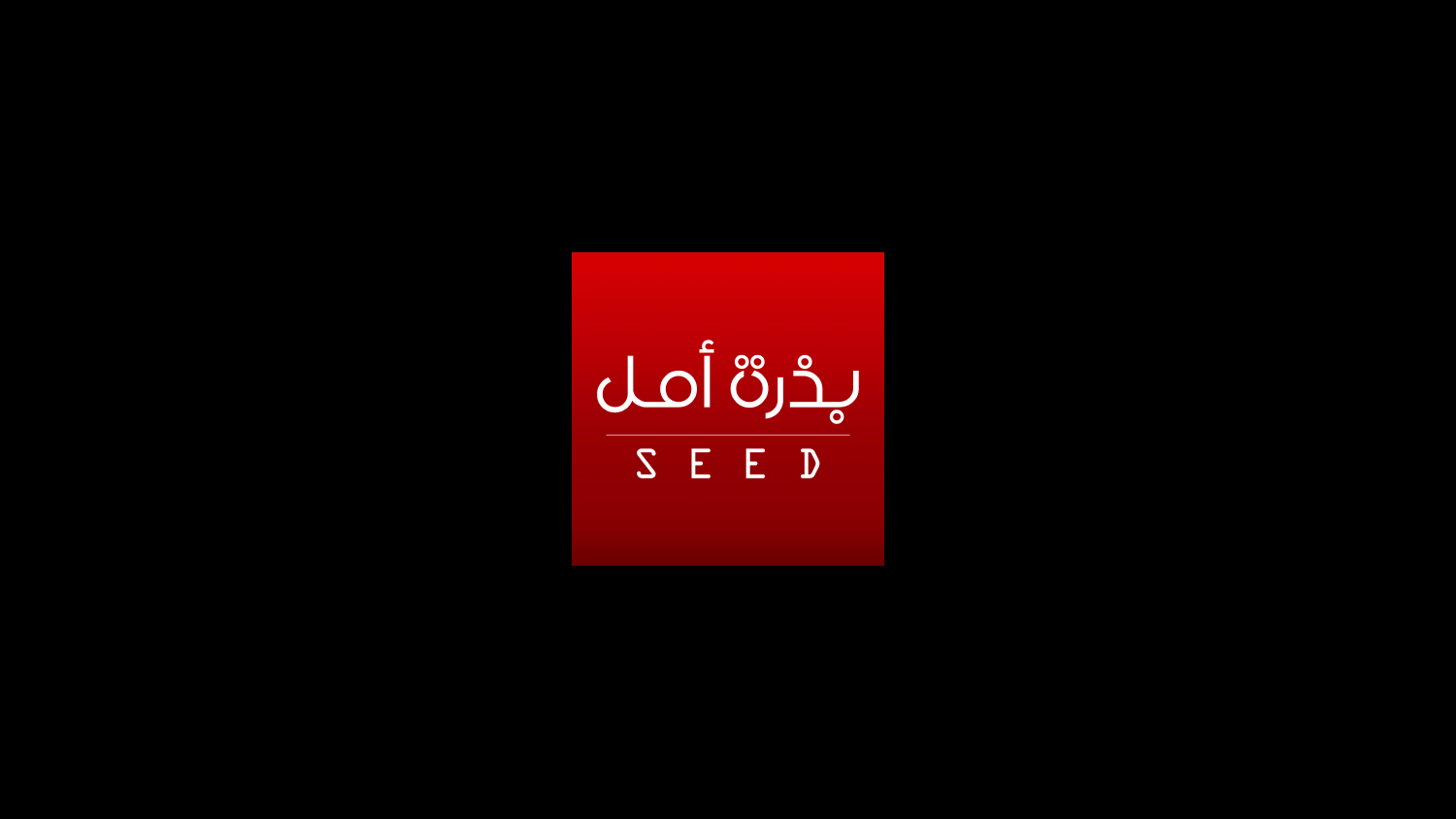## Who We Are

Socio-Economic Enhance and Development (SEED) is a non-profit and non-governmental organization based in Tripoli, North of Lebanon. SEED was founded in 2014 by a group of civil society activists from different backgrounds, each enthusiastic about activism and development. Today, SEED has six board members and total of 14 members. SEED now hastwo centers, one in a vulnerable camp called Hay El Tanak in Mina and another around old souks of Tripoli. We also have a professional training room that is well equipped.

The core value of SEED is to empower individuals and communities in order to create an independent and prosperous society. We give people a hand up, not a hand out. The way we do this is through projects offering education, equipping people with vocational skills, and providing information on matters such as health and legal issues. We encourage volunteering and delivery of services by the community, for the community.

SEED has two concepts:it's a volunteering based NGO – this means we rely on volunteers to carry out our work. SEED does community based activities – which means we work within the same community we target.

## What We Do

### **Our Mission**

SEED is dedicated to investing in Lebanese civil society development by creating a dynamic platform which unites all efforts. We encourage volunteering; foster economic and social engagement; empower individuals; and support cultural initiatives.

### **Our Vision**

SEED aspires to create an active civil society union in Tripoli and in Lebanon. We want to mobilize all members of society, from all backgrounds, to cooperate to create a cohesive response to the crisis we are witnessing in Lebanon.

## Our Background

SEED exists as a result of the refugee crisis, but does not work exclusively with refugees. Our cause is to support the people of Tripoli, which is under pressure following the sudden influx of refugees. With a population of almost half a million, Tripoli now hosts an estimated 150,000 Syrian refuges which translatesto 1/3 of the overall population. Therefore, it is no surprise that services are stretched and resources are scarce. We aim to strengthen the local community in order to provide somewhere that all nationalities can live and work.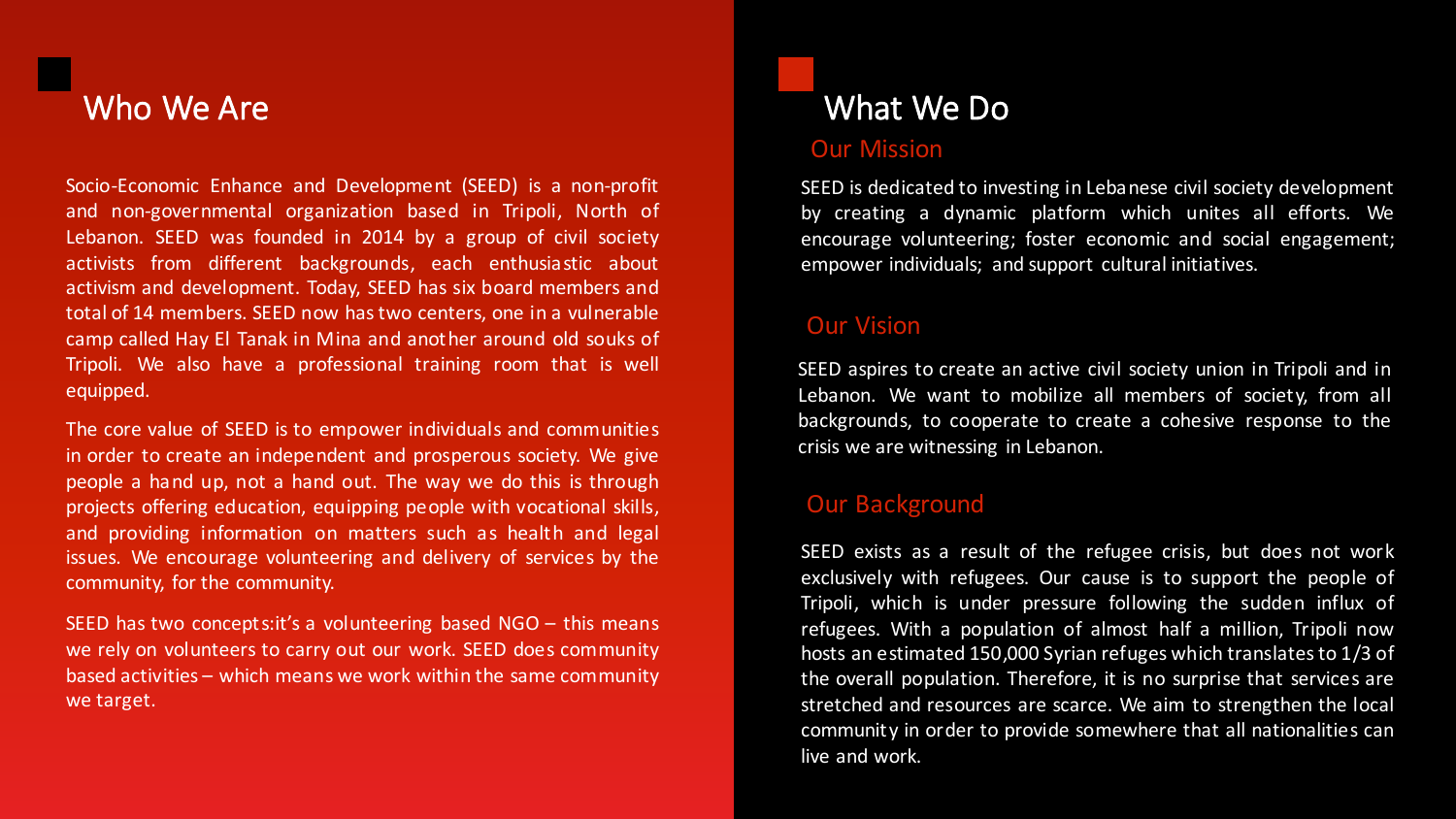## **Current Projects**

#### **Back to the Future Project**

This Education project started out as a one-room library in Hay El Tanak implemented by volunteers who helped students from the local neighborhood with their homework before and after school. The project has now expanded into two centers with 4 classrooms each, one in Nejmeh Square and the other in the original Hay Tanak location. The project is carried out by hired teachers who have homework support classes for children who have dropped out of school. There are also class for young children to help prepare them to enter formal education. The community in Hay El Tanak consists of nearly 65% Syrian, 35% Lebanese, and less than 1% Palestinian. In Nejmeh square, the population is 70% Lebanese, 30% Syrians, and 5% other nationalities including Palestinians. We work with all members of the community regardless of nationality.

Our center originated as a library/homework support centers in response to the realization that many students in the neighborhood were in need of homework support. Many of the parents themselves had low levels of education, they were often illiterate, and they were for the most part unable to assist their children with their homework. Over time of running this project, we were able to observe the literacy, both in Arabic and French (most schools in Tripoli run French education programs) and numeracy levels of the students.

children do not have classes available to them, we have seen that<br>they are often forced into child labor, and without proper education We found that regarding Arabic literacy, many of our students who are enrolled in formal school are very low, and some are completely illiterate. Additionally, as most schools in Tripoli teach in French, and as about 65% of the residents in the neighborhood are from Syria where lessons are given in Arabic, they have no previous knowledge of French and they are therefore completely lost in their classes. Most Lebanese students we have low levels in French, as again the parents often not highly educated and know little to no French themselves. We see that many students are memorizing lessons and are being passed through school, but they still do not have basic literacy and numeracy skills. Furthermore, we have many children in HayTanak who are not attending school at all due to either having decided to drop out of school, parents having been unable to afford to keep their children in school, or having been denied entry into local schools (applicable especially for Syrian children). When these children do not have classes available to them, we have seen that and at least basic literacy and numeracy skills, these children are left with few employment options for now or the future and little chance for success in life. The duration of this project is 3 years but there is no specific plan for the entire 3 years and we are implementing each activity cycle by itself.

**To read more about the successes, challenges and future plans for Back to the Future project please visit this link:** https://www.seednational.org/publications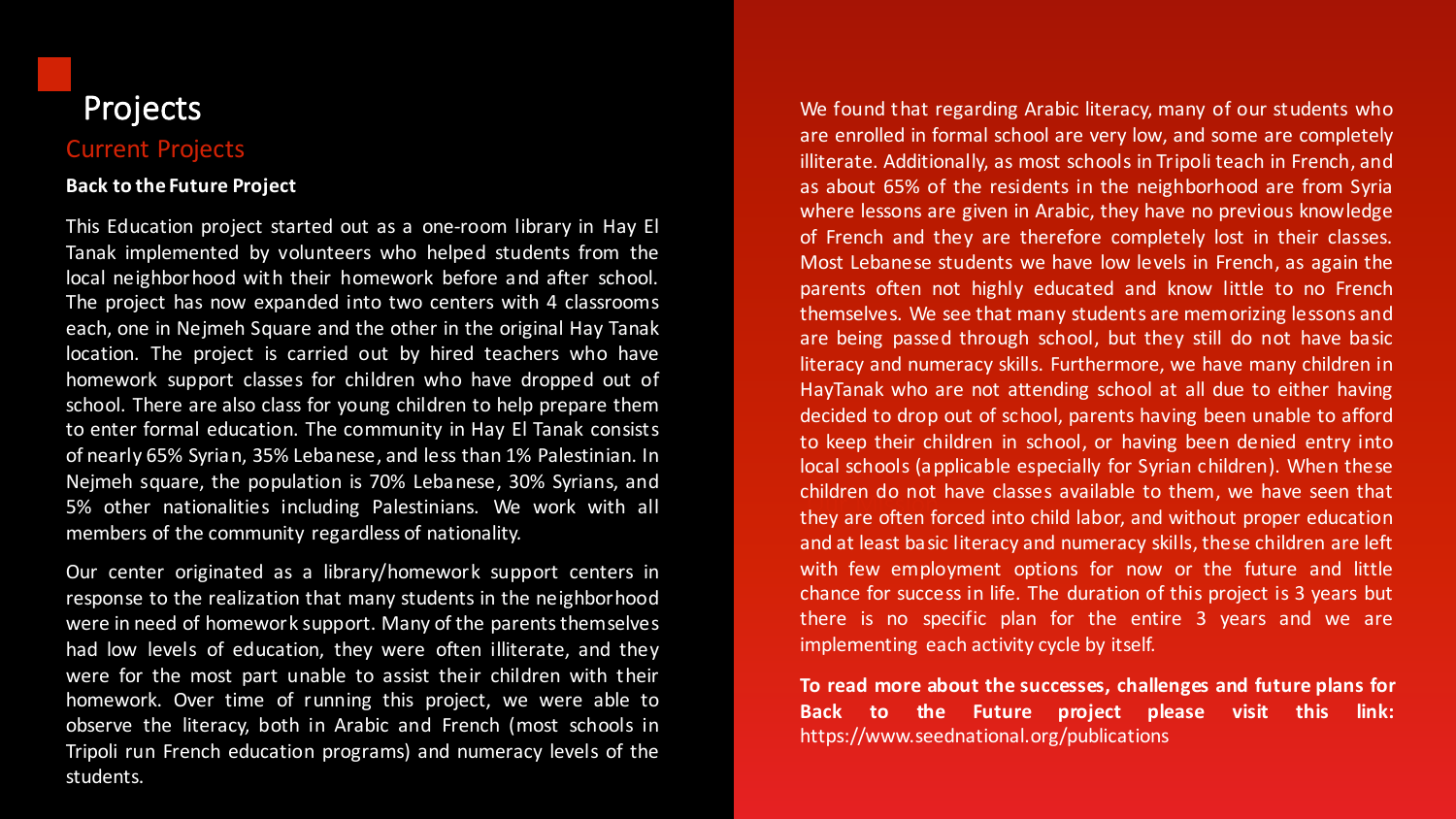### **Current Projects**

**Quick Impact Skills Development for Adolescents and Youth affected by the Syrian Refugee Crisis II Project**

The idea behind this project is to offer opportunities to youth of poor areas by proposing them classes combined with vocational trainings. This project is implemented with the help of ANERA and funded by UNICEF. For this project, we have BLN Youth, Hotel Management training, and Sales and Management training.

BLN Youth: this project aims to provide basic knowledge in 5 main topics (Arabic, English, Mathematics, Health and Sport/life skills). The most important is to transmit a maximum of knowledge in a most pleasant way for the student. Given that they dropped school, SEED has to propose something entirely different than school keeping in mind that the beneficiaries have to acquire as much knowledge, if not more, than in a standard school program. It is done by proposing them to learn through different ways than in school.

The ultimate goal is to observe a progression of their level in each topic between the beginning and the end of the each cycle. SEED also has the objective of giving kids who, for some of them, left school very early, the essential of education and knowledge in order to be able to do an internship and, later on, to make it easier to find a work position.

Hotel management training: the hotel management training consists of giving intensive training in hotel management skills. In the class, theory and practice are combined to transmit comprehensive information about detailed aspects of the hotel management field. The idea is to

provide the participants with the essential knowledge in service, security and hygiene rules, food management and administration.

Sales/marketing training: the aim of the sales/marketing training is to give the participants essential knowledge about business administration, finances management, accounting and accounting records. At the end of the program, the participants should be able to be independent if they want to run their own business and, also, to be less vulnerable to potential frauds or scams.

**To read more about the successes, challenges and future plans for Quick Impact Skills Development for Adolescents and Youth Project please visit this link:**

https://www.seednational.org/publications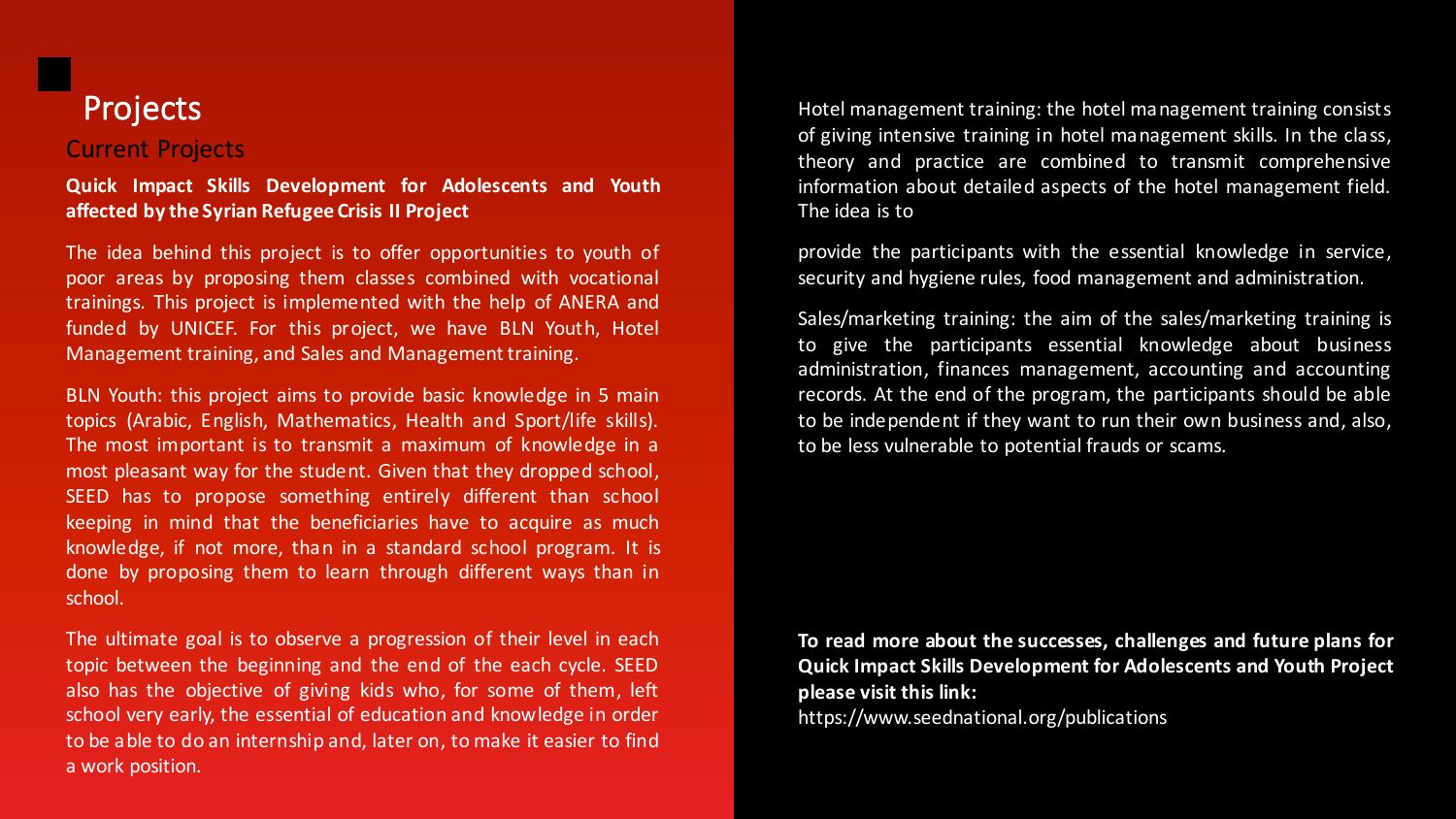## **Current Projects**

### **Early Childhood Education (ECE)Project**

Early Childhood Education is a 9-month project that started in July 2017 and will end in March 2018. This project targets children ages 3 to 5 years old from the local community and refugees in Tripoli. It is being implemented in one of our centers in Nejmeh square. We have four classes targeting 80 children. Each cycle is three months and has 200 teaching hours. Currently, our 4 classes are active and we have more than 100 children currently enrolled. The children are from surrounding areas of the center and from AbouSamra Al shock area where the nearest Syrian population is located.

Our current challenge with ECE is we have no project officer. This project requires a lot of paper work and child protection and child safety needs to be monitored and implemented closely. Alos, the teachers and teacher's assistance should receive capacity building trainings in order to help the children in the most effective way.

#### **ProjectGoal**

**This project is being implemented in both centers in Mina and Nejmeh square targeting youth ages 15+. This is a unique project offering our volunteers life skills trainings, advanced life skills trainings, and advanced TOT skills training. First, all our interested volunteers will take the initial introduction training.**

Then each volunteer will be engaged in the skill they want to learn more about and then it will follow by a TOT of the same skill. If they feel confident about their knowledge for the specific skill they chose, they will transmit the knowledge to other youth by becoming mentors. This is a three-year project that started in June 2016 and targetstwo groups of 30 youth each month.

**To read more about the successes, challenges and future plans for Early Childhood Education (ECE)Project please visit this link:** https://www.seednational.org/publications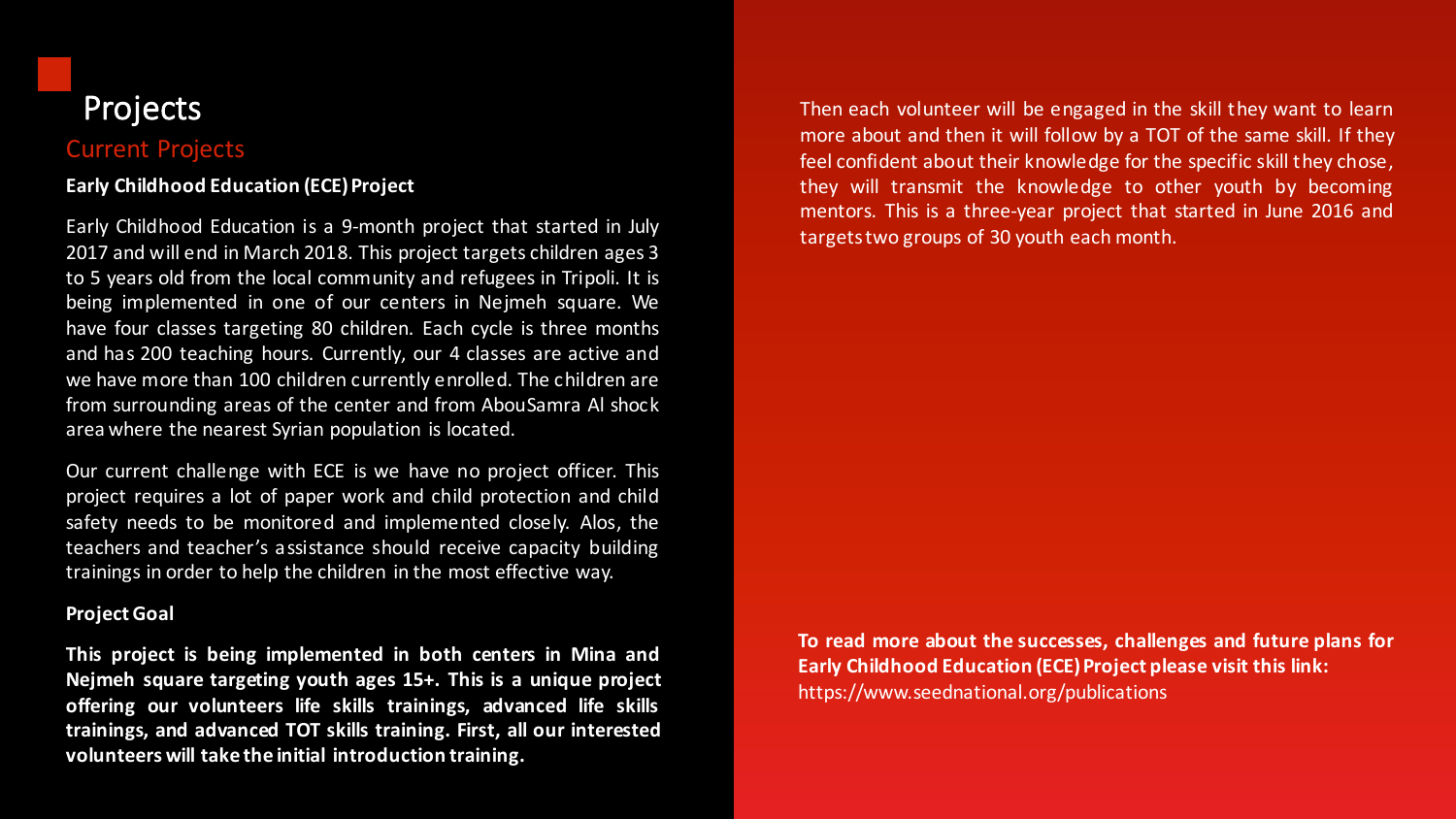## Projects Completed Projects

#### **Strengthening Resilience and Protection Project**

The Psychosocial Support (PSS) project was a new initiative for SEED. In conjunction with War child Holland, SEED carried out a 4-month Psychosocial Support pilot project. War Child Holland provided training support, field support, and funding for the project. The PSS project had the overall objective of providing psychosocial services to vulnerable Lebanese and Syrian families in the areas of Mina and Nejmeh, Tripoli. The services included working with children, youth, and parents in several programs. The programs included Positive Parenting, Structured Recreational Activities (SRA), Peace Deal sessions, and Awareness Sessions. These programs were implemented to help provide appropriate information to communities on where to seek help and access support if needed. Furthermore, the programs were available to provide knowledge and support to local children and youth for learning positive and safe ways of engaging with peers, caregivers, and their community.

SEED had a total of four facilitators, four volunteers and one project coordinator working on the PSS project. Before beginning any services the facilitators and volunteers were briefed in child protection issues and requirements. Also, they were required to attend training for each specific program they would be implementing with the children and parents.

Beneficiaries included: 180 children ages 4-9 for SRA sessions, 780 children ages 4-18 for Awareness Sessions for children, 140 caregivers for Positive Parenting, 540 caregivers for Awareness Sessions for caregivers, and 20 youth ages 14-18 for Peace Deal activities.

**To read more about the successes, challenges and future plans for the Psychosocial Support Project please visit this link:** https://www.seednational.org/publications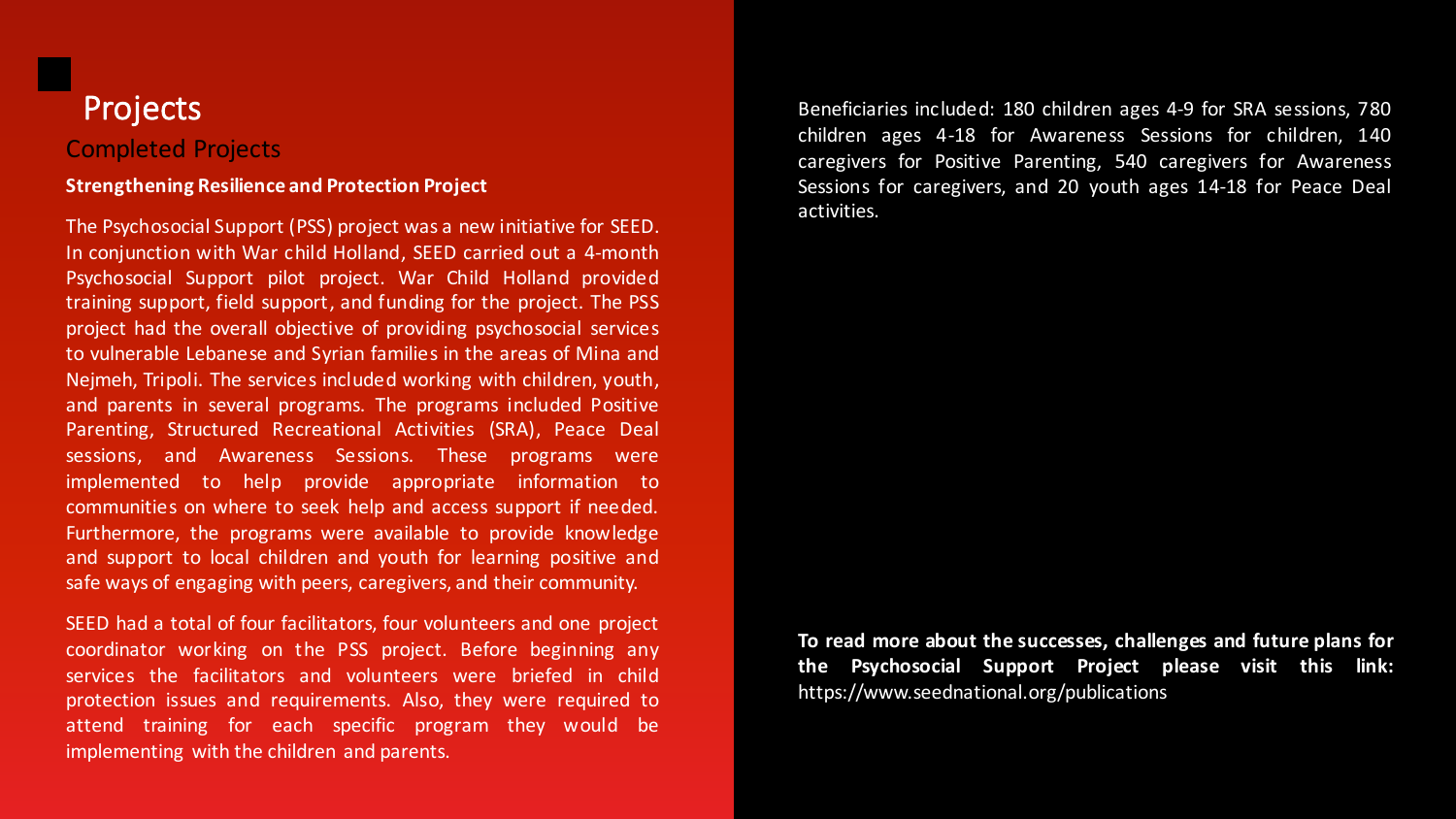## Completed Projects

#### **Protection/Information Hub Project**

From March 2017 until October 2017 we have created an information hub project which has served two very vulnerable areas of Tripoli: Mina and old souks. These areas are over populated by a mixed community of underprivileged refugees and locals. The main aim of this hub is to improve access to services for refugees and locals who are lacking access to services due to vulnerability, disability, lack of outreach. The community has not been receiving services, even if they are eligible, from NGOs in the area. Through outreach, we learned what the community needs and simultaneously performing ongoing mapping of services provided by NGOs, we were able to link the two. By linking those two components, we could connect the people eligible for services and the services provided by near-by NGOs together. We have targeted 1000 families and reached 909 families. We were able to refer 280 vulnerable cases and successfully impacted 67 families with direct services.

# Projects

### **Future Projects**

**Cultural Engagement among the Mediterranean and European countries**

As part of the ERASMUS project funded by EU, we are applying for a project that supports cultural engagement among countries in Europe and Mediterranean through inviting youth from different countries to join a training that will be implemented in Lebanon.

#### **VolunteerHouse**

We are planning to fundraise to have a house available for the volunteers who are interested in volunteering in Tripoli and are looking for a place to stay. This project will encourage people from outside the country to come and join our cause.